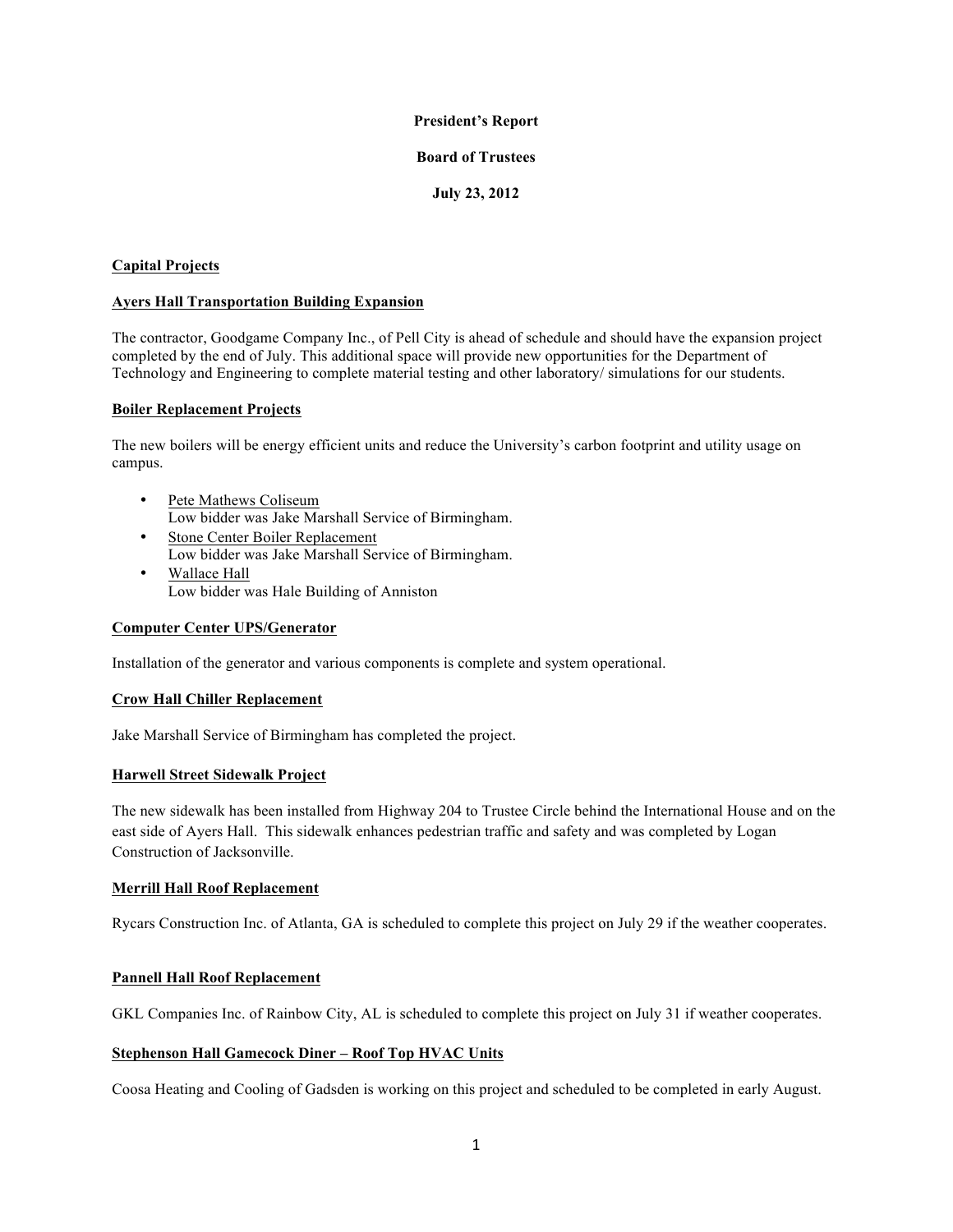## **Stephenson Hall Wellness Center**

Substantial Completion occurred on February 13 by the contractor, RFI. Final change order is being processed and roof warranty issue being addressed. The attractive facility is heavily used by students.

#### **Softball Field Pressbox Project**

This project has been designed and bid by Holcomb, Norton and Partners of Birmingham. The project bid, opened on July 17, 2012 and the apparent low bidder is

## **Tennis Court Project**

The project is being designed by Holcomb, Norton and Partners of Birmingham and should be out for bid in August.

## **University Activities**

## **Fall Application Count 2012**

Under "Tab 4" in your binder is the Office of Admissions Application Count. This report provides a great deal of information, including: the "Conversion Rate" (percentage of accepted applications, first time freshman and first time transfer students that become enrolled students) over the last five years is 53%, accepted fall semester applications for first time freshman and transfer students are a total of  $3.317$  as of July  $18<sup>th</sup>$ . This is 83% of last year's final number and 87% of the last five year average with one month and one week before classes begin.

The numbers look good at this time for an increase in enrollment of new students. First time Freshman accepted applications are at 91% of last year's total which was a record high for freshman enrollment. This fall marks the third year of the Board's Scholarship Initiative which has increased freshman enrollment and retention among scholarship recipients. Also in your binder is the Housing Occupancy Report for University Housing which indicates 87.3% occupancy before the last orientation and registration session in August.

#### **Government Affairs**

The Education Trust Fund Budget passed and was signed by Governor Bentley in mid-May. The University's operating and maintenance (O&M) budget was reduced by four percent. Our appropriation (with line items) is \$35,315,802 which is approximately \$14.5 million less than 2008. The University has absorbed reductions and/or proration of over 24% in its appropriation since 2008.

Under Tab 4 in your binder you will find JSU's itemized appropriation. In addition to our O&M appropriation of \$34,601,375 the university received line items of: \$188,233 for Little River Canyon, \$426,194 for the Northeast Alabama Film and Entertainment Initiative Program and \$100,000 for the Alabama Scenic River Trail.

I appreciate this Board's support in attempting to hold our tuition level. Although a number of Alabama's four year universities have announced increased tuition, JSU has kept its increase below 4 percent which was this Board's pledge to students. Not all institutions have completed their tuition increases for fall but so far JSU has increased tuition by the least amount. When this year's tuition and fees are reported by the Alabama Commission on Higher Education, JSU will remain below the median in the state of Alabama.

Among the Acts passed by the Legislature this session are two which allow more flexibility for JSU. The first allows the Board to have a member(s) participate in an official meeting by electronic means if a quorum of the Board is